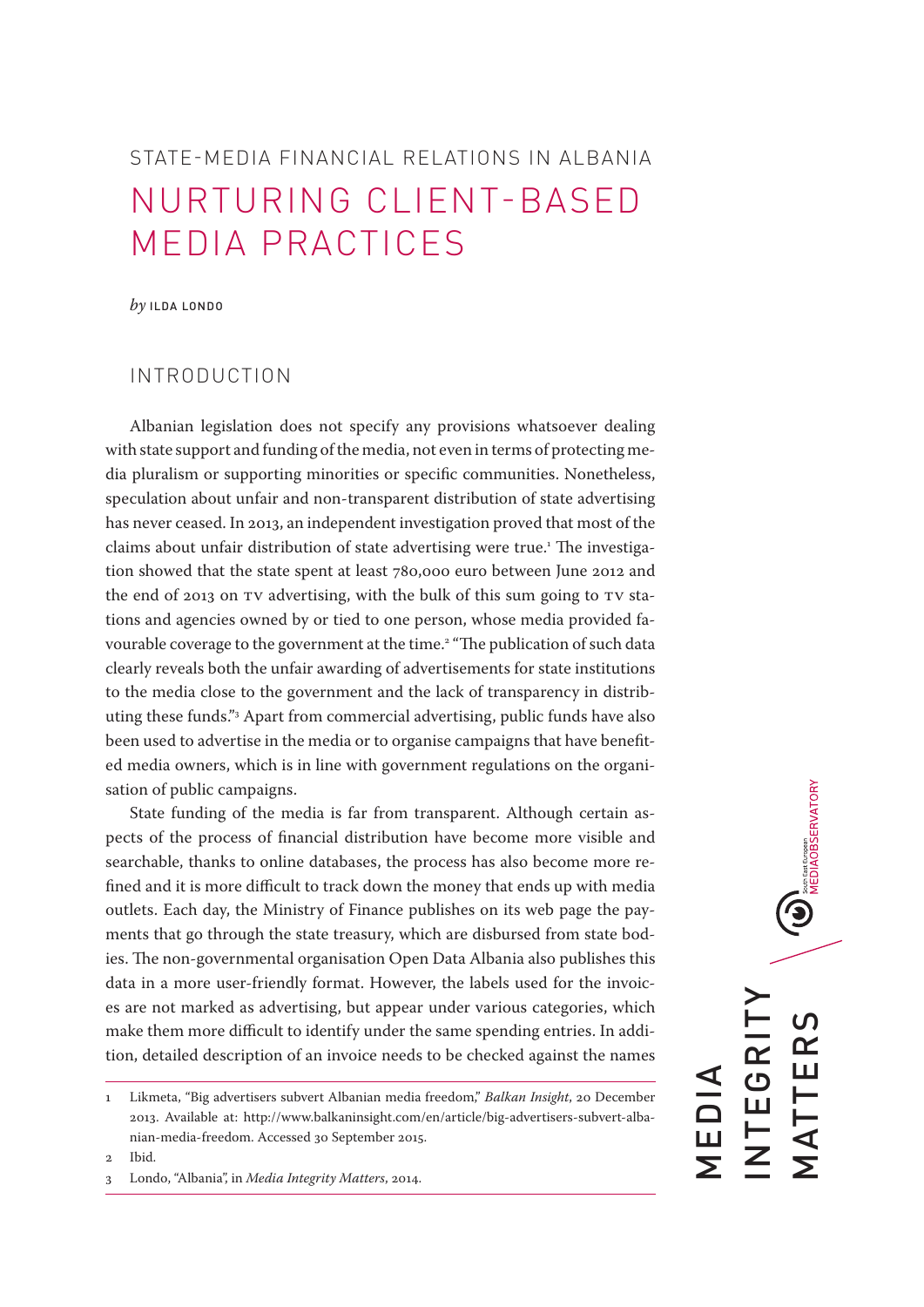of media companies, in order to ensure that the funds are allocated to media for advertising. Apart from incoherent labelling of transactions, what makes matters more complicated is that the media obtain funds not only through their media companies, but also via sister companies with the same owners, such as foundations, universities, institutes, etc. Finally, another category of information where it is difficult to determine whether it is spent on advertising is the amount given to advertising agencies, which can then reallocate some funds to media. Since there is no obligation for these private agencies to make the process transparent, including the strategy for deciding which media provider to use for advertising, this is an increasingly worrying trend regarding public funds allocated to media outlets.

Starting this year, the media outlets, along with all business companies registered with the National Registration Center, will also have to submit annual balances, which the center makes available online. This has led to a potential for greater transparency of media outlet finances, at least formally. However, this is a recently started practice, and it remains to be seen what will be the impact.

### 1

# STATE ADVERTISING REGUI ATION: AN UNFINISHED STORY

Efforts to regulate the distribution of state advertising in the media have been few, usually resulting in unclear or vague procedures. Until 2006 most advertisements and notifications that fell into the state advertising category were considered public spending and, as such, were subject to the public procurement laws. However, there were no regulatory bodies to supervise the implementation of these laws, nor the consequent fair distribution of state advertising among the media. The situation was made worse by the legal pitfalls: both the Public Procurement Law and the Law on Expropriation at the time provided that the notifications be published in two national newspapers with large circulations, or in one national and one local newspaper, without defining, though, what "'large circulation' means."4 The basis for a decision to allocate advertising becomes even less clear in view of the lack of certified data on the circulation of publications in Albania. In the early 2000s the media community thought the practice of allocating advertising with this regulation was an abuse of standards, since advertisements were considered to be given as a reward for changes in editorial policy, or even used as a financial threat, depending on the editorial policy orientation.5

With the rotation of power in 2005, the new government made a public commitment to change the situation, claiming that this practice would change

ALBANIAN LEGISLATION DOES NOT SPECIFY ANY PROVISIONS WHATSOEVER DEALING WITH STATE SUPPORT AND FUNDING OF THE MEDIA, NOT EVEN IN TERMS OF PROTECTING MEDIA PLURALISM OR SUPPORTING MINORITIES OR SPECIFIC COMMUNITIES. NONETHELESS, SPECULATION ABOUT UNFAIR AND NON-TRANSPARENT DISTRIBUTION OF STATE ADVERTISING HAS NEVER CEASED.

 $\approx$ 

<sup>4</sup> Human Rights Watch, *Albania: The Cost of Speech: Violations of Media Freedom in Albania*, June 2002, p.47.

<sup>5</sup> Albanian Media Institute, *Media ownership, independence and pluralism*, 2007, p.23.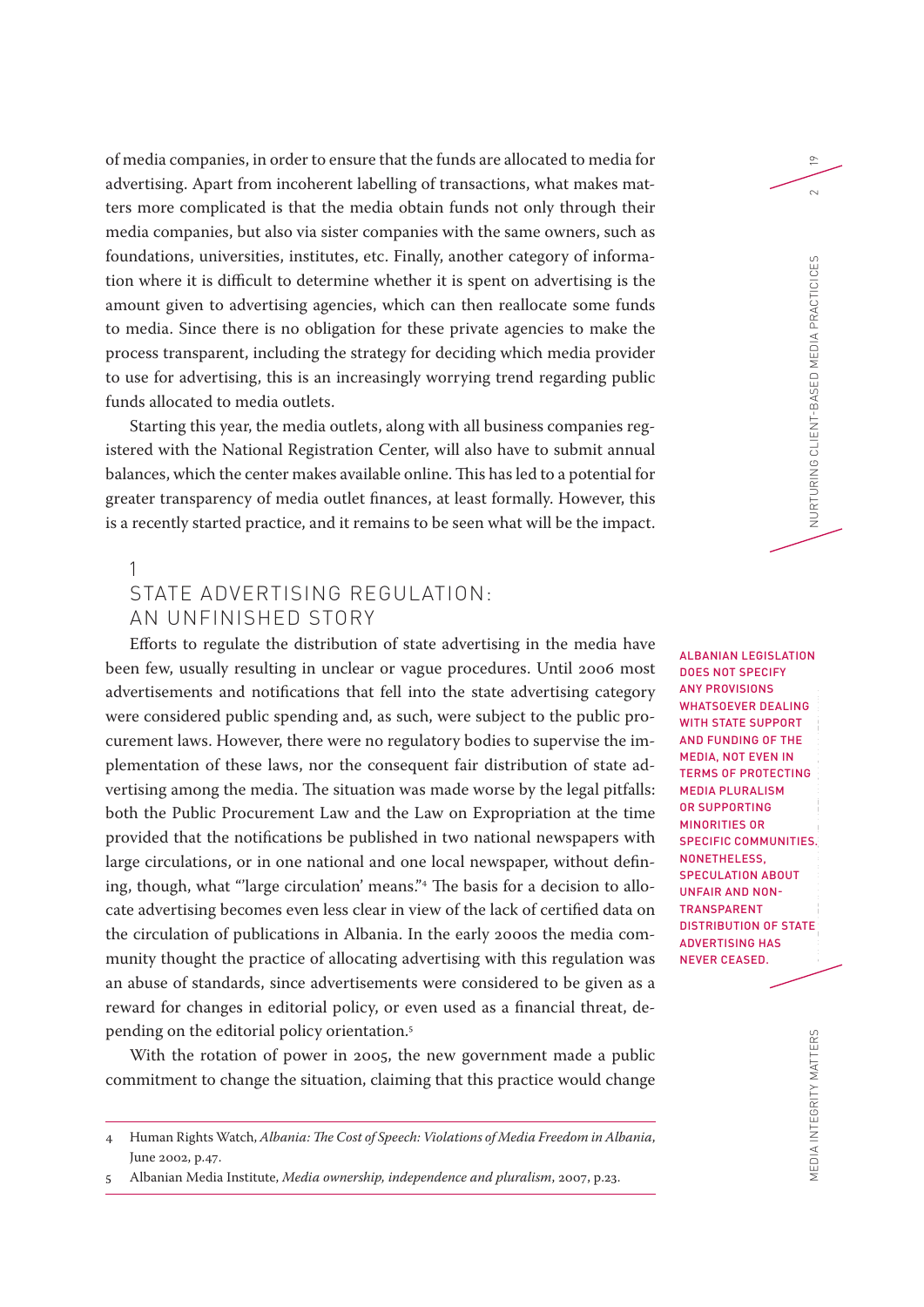and media would no longer benefit from state advertising, aiming to stop abusive practices in the allocation of state advertising. In 2006, the government decided to stop allocating government advertising and notices to the media and publish them instead in the Bulletin of Official Notices.6 The move was hailed at the time as an important step towards reducing media dependence on the government. However, the decision was still unclear on certain aspects of government notice publication, failing to dissipate all doubt about the sufficient and proper regulation of state advertising. The distinction, for instance, between state advertising and notices was not entirely clear and left room for interpretation. According to the government's decision, advertisements for state-owned companies and not-for-profit organisations established and supported by the state were not classified as public notices.7

Furthermore, since state advertising belongs to public funding by the government, the respective legislation is the Law on Public Procurement, which determines the rules for procuring goods and services from state authorities. However, the regulation of state advertising in the media is exempt from this law, whose exclusion criteria include "purchase, development, production, co-production of programs or advertisement to be broadcast by radio and television operators or to be published in print media, as well as contracts for broadcasting time."8 Once this area had been deemed inappropriate for regulation by this law, the possibility was for the parliament or Council of Ministers to draft a new law specific for this purpose, a possibility that has not so far been used, in an apparent preference for regulating state advertising through government decisions instead.9

As a result, the government reached new decisions on this matter, but ones which did not help to clarify the criteria applied to decisions on state funding of public announcements. On the contrary, the criteria were made even hazier, and after a while the government also resumed advertising in the media. A 2007 decision by the Council of Ministers related to state advertising mentions the number of viewers or readers as one of the criteria to be used in reaching a decision.10 This criterion was clearly difficult to observe when data on media ranking are lacking, but it at least attempts to impose some selection filters. The two latter Council of Ministers' decisions seem to have very broad and vague definitions of the criteria, including "the media outlet" (without any specification), the offer made, STATE-MEDIA FINANCIAL RELATIONS IN ALBANIA

EDIA INTEGRITY MATTERS

<sup>6</sup> Londo, "Albania", in *Television across Europe: Follow-up Reports 2008*.

<sup>7</sup> Council of Ministers' Decision No.176, "On the Publication of Bulletin of Public Notifications," 29 March 2006.

<sup>8</sup> Law No. 9643, "On public procurement," 20 November 2006.

<sup>9</sup> Matlija, *Public procurement of advertisement and publicity campaigns in Albania, European practices*, 2014.

<sup>10</sup> VKM No. 6223, "On procurement of productions/broadcasting of advertising and spots from state administration bodies in the media," 29 September 2007.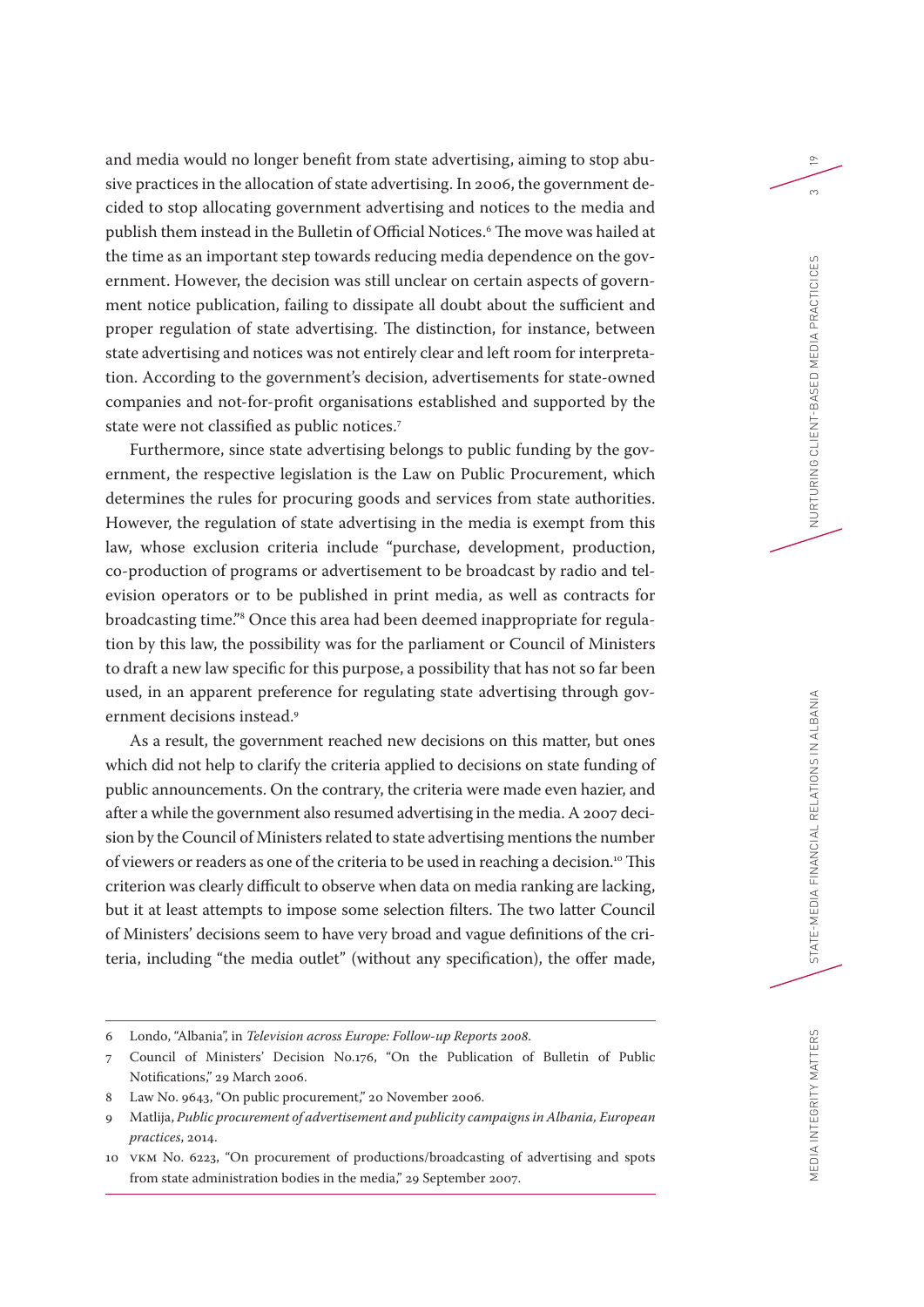and the broadcasting duration, 11 as well as the experience in organising similar events.12 These two decisions omit the criterion of the outlet's audience reach, even though this is usually one of the basic requirements.

In fact, although the latter decision "has marked some technical improvement, in essence it has moved backwards, paving the way for abuses and obscuring transparency.<sup>"13</sup> According to a legal analysis of the current regulation on the distribution of state advertising, there are certain rules that have made it easier for state authorities to distribute advertising in a less transparent and more selective way. For example, apart from media outlets, a new category has been added to the list of bodies that can obtain state funds: "specialised agencies", enabling advertising agencies also to benefit from state advertising, and allowing them to redistribute the sums to media outlets, without any further transparency or technical criteria requirements. "In practice this has led to a substantial part of the funds to go to agencies, which then manage public funds by subcontracting specific private broadcasters, in a selective and non-transparent manner."14

Another problem posed by the current decision that regulates state advertisement is that, in the composition of commissions to evaluate the offers for each tender pertaining to state bodies, it is no longer obligatory to have the heads of the legal and financial directorates of that body, allowing directors of the body to circumvent two of the most important members of the institution, who often enjoy the status of civil employees, meaning that they are supposed to be independent of rotations of power or party-appointed officials.<sup>15</sup>

In addition, a major problem has been that of transparency in the process of distributing the state advertising. The current rules have not only failed to solve this problem, but have even removed some of the previous transparency requirements. More specifically, the obligation to publish online the candidates' offers has been removed, along with the practice of sending the dossier to be published online at the Agency of Public Procurement. "This change has lowered significantly the transparency of procedures, leading to absence of public information on the use of public funds from state advertisement."16 This leads to greater potential for selective distribution of state advertising. In fact, over the years "media outlets have claimed that the invitations were sent only to selected media but were not published on the web site, or had been published only one day before the deadline."<sup>17</sup>

12 VKM No. 1173, 6 November 2009.

16 Ibid.

A MAJOR PROBLEM HAS BEEN THAT OF TRANSPARENCY IN THE PROCESS OF DISTRIBUTING THE STATE ADVERTISING. 19

EDIA INTEGRITY MATTERS

<sup>11</sup> VKM No. 1195, 5 August 2008.

<sup>13</sup> Matlija, *Public procurement of advertisement and publicity campaigns in Albania, European practices*, 2014.

<sup>14</sup> Ibid.

<sup>15</sup> Ibid.

<sup>17</sup> Londo, "Albania", in *Media Integrity Matters*, 2014.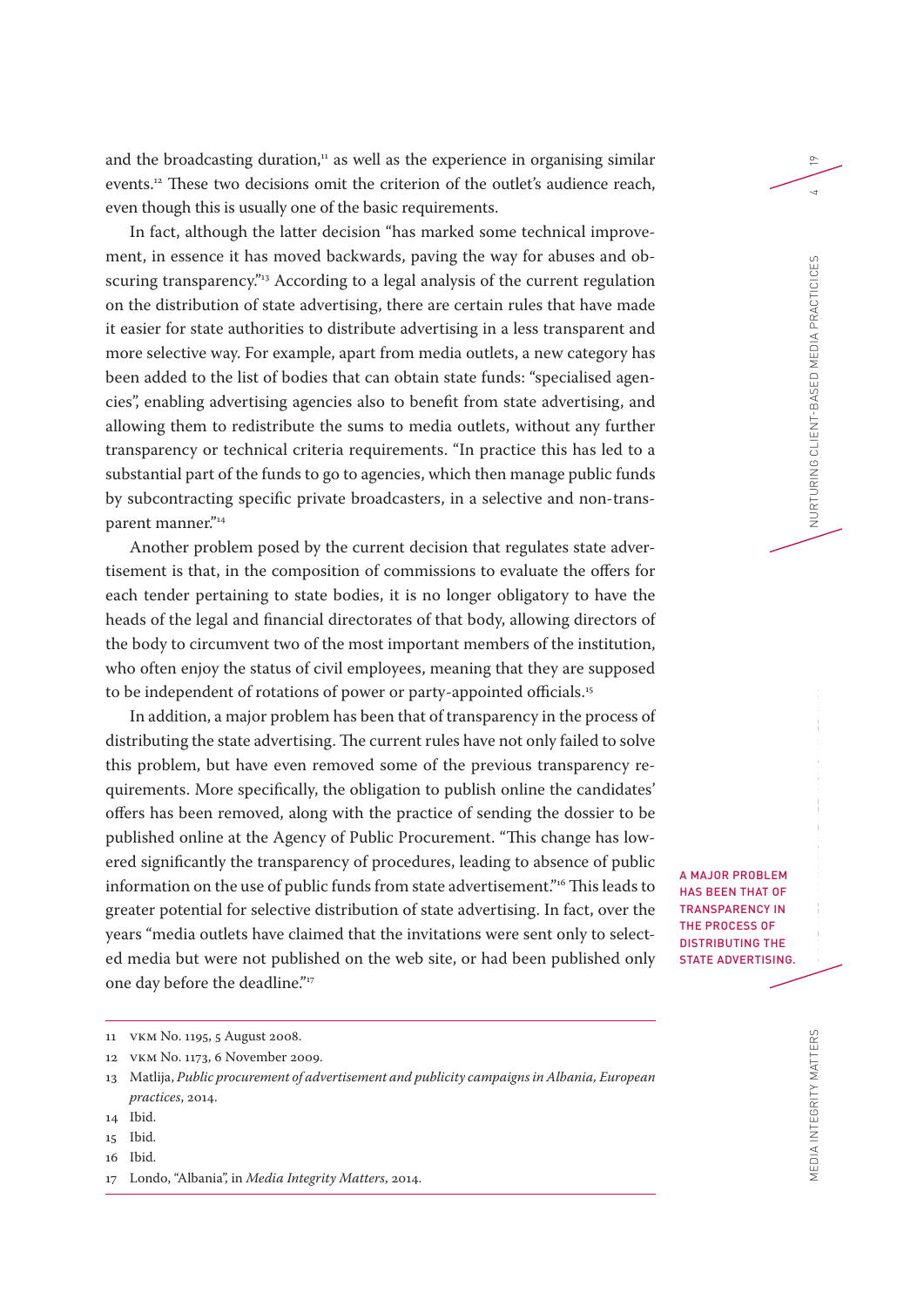With yet another rotation of power in 2013, the current government, led by the Socialist Party, included among its objectives the termination of practices that led to unfair and non-transparent allocation of state advertising to media. However, after two years in power, the government has made no attempt to amend the existing rules on state advertising, nor to issue new legislation; meanwhile, public funds for state advertising are being distributed using the same regulation. Hence, it is important to continue monitoring the trends in the distribution of state advertising.

## 1.1

# TRENDS IN DISTRIBUTION OF STATE ADVERTISING

The lack of clear, equitable rules regarding state advertising, along with the lack of transparency about figures relating to media market share and the popularity of media outlets, has led to a context in which it is easier for governments to use selective methods in distributing state advertising funds. In fact, "the way state advertising is distributed has been a continuous source of concern in the Albanian media scene."<sup>18</sup>

Public denouncements by the then opposition in 2012 and later investigative reports published at the end of 2013 showed that the former government had significantly favoured the media companies that supported the government and Prime Minister. "Data collected from the treasury department database in the Ministry of Finance show that the state spent at least 780,000 euro between June 2012 and the end of 2013 on TV advertising. The bulk of this sum seems to have gone to TV stations and agencies owned by or tied to Aleksandër Frangaj, the owner of *TV Klan* and other companies."19

*Table 1* DISTRIBUTION OF STATE ADVERTISING TO ONE MEDIA GROUP (2010–2013)

| STATE INSTITUTION                                    | ICOMPANY           | AMOUNT (EUR) |
|------------------------------------------------------|--------------------|--------------|
| MINISTRY OF DEFENCE                                  | <b>ZOOM EVENTS</b> | 284,000      |
| MINISTRY OF DEFENCE                                  | PROMO              | 300,000      |
| NATIONAL DRUG CENTRE                                 | PROMO              | 27,000       |
| MINISTRY OF INTERNAL AFFAIRS                         | PROMO              | 71,000       |
| MINISTRY OF AGRICULTURE & MINISTRY OF JUSTICE        | MEDIA 6            | 26,000       |
| MINISTRY OF AGRICULTURE AND MUNICIPALITIES RUN BY DP | <b>ABC NEWS</b>    | 19,800       |
| MINISTRY OF JUSTICE                                  | MEDIA 66           | 10,000       |
| POLICE DIRECTORATE                                   | PROMO              | 1.400.000    |

Source: Likmeta, "Big advertisers subvert Albanian media freedom," *Balkan Insight*, 20 December 2013.<sup>20</sup>

#### 18 Ibid.

- 19 Likmeta, "Big advertisers subvert Albanian media freedom," *Balkan Insight*, 20 December 2013. Available at: http://www.balkaninsight.com/en/article/big-advertisers-subvert-albanian-mediafreedom. Accessed 30 September 2015.
- 20 Available at: http://www.balkaninsight.com/en/article/big-advertisers-subvert-albanian-mediafreedom. Accessed 30 September 2015.

THE LACK OF CLEAR, EQUITABLE RULES REGARDING STATE ADVERTISING, ALONG WITH THE LACK OF TRANSPARENCY ABOUT FIGURES RELATING TO MEDIA MARKET SHARE AND THE POPULARITY OF MEDIA OUTLETS, HAS LED TO A CONTEXT IN WHICH IT IS EASIER FOR GOVERNMENTS TO USE SELECTIVE METHODS IN DISTRIBUTING STATE ADVERTISING FUNDS.

MEDIA INTEGRITY MATTERS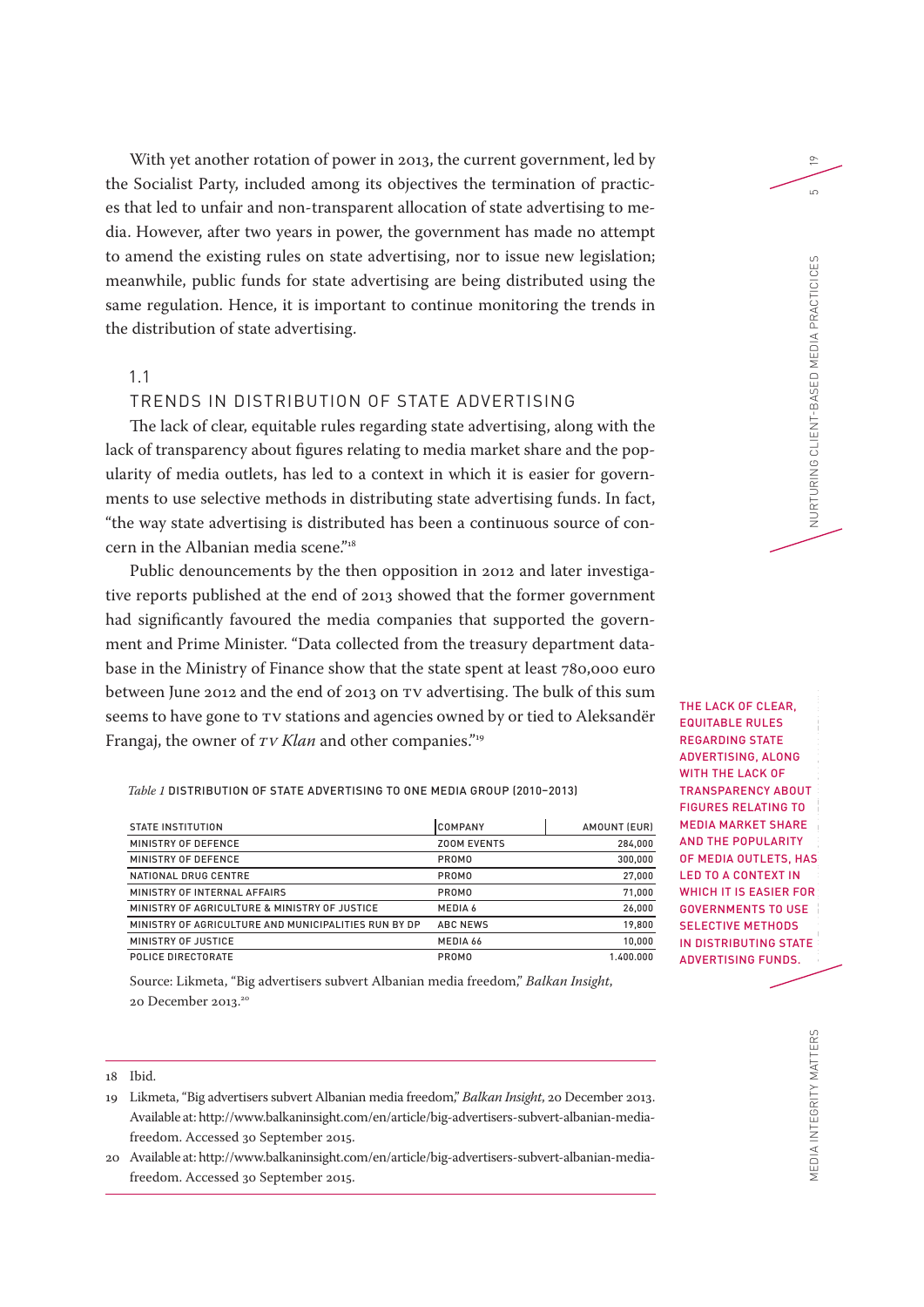The evidence for such worrying practices, coupled with the fact that the rules for distribution of advertising have not changed, point to the need for continuous monitoring of trends in the distribution of state advertising, especially given the sensitivity of these revenues to sustainability and consequently to the independence of some media outlets. For this purpose, further research has monitored the transactions made by the Treasury Department at the Ministry of Finance with media companies in the years 2012, 2013 and 2014.

In order to be as realistic as possible, the study has considered not only media groups and companies, but also companies owned by or related to media owners that do not necessarily deal with media, such as foundations, agencies, or other kinds of companies, since some transactions of these companies were described as notifications or publications of advertising in the newspaper. In addition, the monitoring of treasury transactions has also considered companies that are related to media owners, but that deal with the organisation of campaigns, public events, etc, since this has been another way of awarding public funds to the media owners who also own such companies. Another difficulty in monitoring transfers to media or related companies from the Treasury Department is that the description of transactions is inconsistent. So, some of the transactions are entered as "printing and publishing services", others as "professional books and publications", while others are described as "other services" or "other transfers". For the purpose of this study, the monitoring considered all these categories, cross-checking with the names of beneficiaries and the descriptions of invoices. In addition, the sums awarded include those granted to specific media companies to produce content such as documentaries, as well as events, e.g. summer festivals and other cultural activities. Finally, the monitoring included only transactions from budget institutions that fall within the mandate of the Treasury Department. Other independent state bodies have not been included in the monitoring, which means that the amount of advertising awarded to media outlets might be even higher.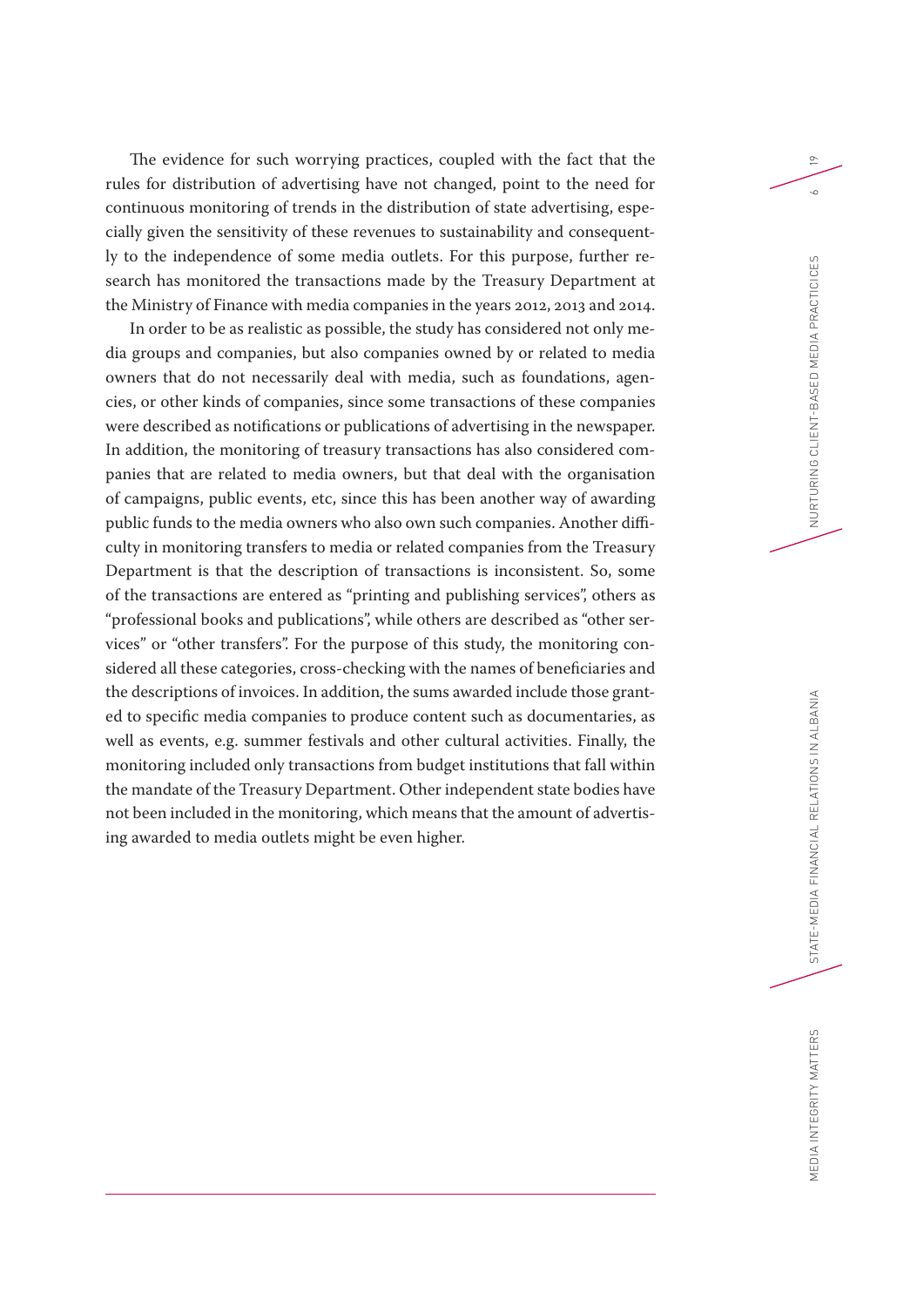



Source: Data from Treasury Department (3 January–15 December 2014).<sup>22</sup>

The above chart shows the main media groups that received funding from the state in 2014, both in terms of funding received and in terms of transfers made to these companies. As can be seen, the two companies that have received the largest amount of funds are Panorama and Focus Group, which share the same owners. Shqiptarja.com is the media company that has received the highest number of transfers, 111. What can also be noticed is that the main media groups appearing as major beneficiaries of state advertising are the ones that own daily newspapers, while only a few also own electronic media. In fact, as other research reports show, it seems that state advertising, while not constituting a significant portion of the advertising revenue for the media market, is nevertheless important, especially for newspapers.<sup>23</sup>

Moreover, upon closer inspection of the entries from the Treasury Department, it is also evident that part of the transactions completed in 2014 had instead been awarded in 2013, or in a few isolated cases, even in 2012. In some cases the delay in payment seems due only to the fact that the publication in newspapers took place in the final days of the previous year, which means that the delay is only due to the time needed to register and approve the request from the treasury. In other cases, payments are for services made as much as six months earlier, which points to a trend among certain institutions or state bodies to delay payment for advertising. In fact, for some media outlets, it seems that the majority of funds paid in 2014 comprised arrears

23 IREX, "Albania", in *Media Sustainability* Index, 2014.

<sup>21</sup> "Media Mapo" entries also include funds awarded to Fondacioni për Liri Ekonomike for publication of notifications in the *Mapo* newspaper. Focus Group entries include both Focus Media News and Focus Press groups, since the owners are the same.

<sup>22</sup> Open Data Albania. Available at: http://spending.data.al/. Accessed September–October 2015.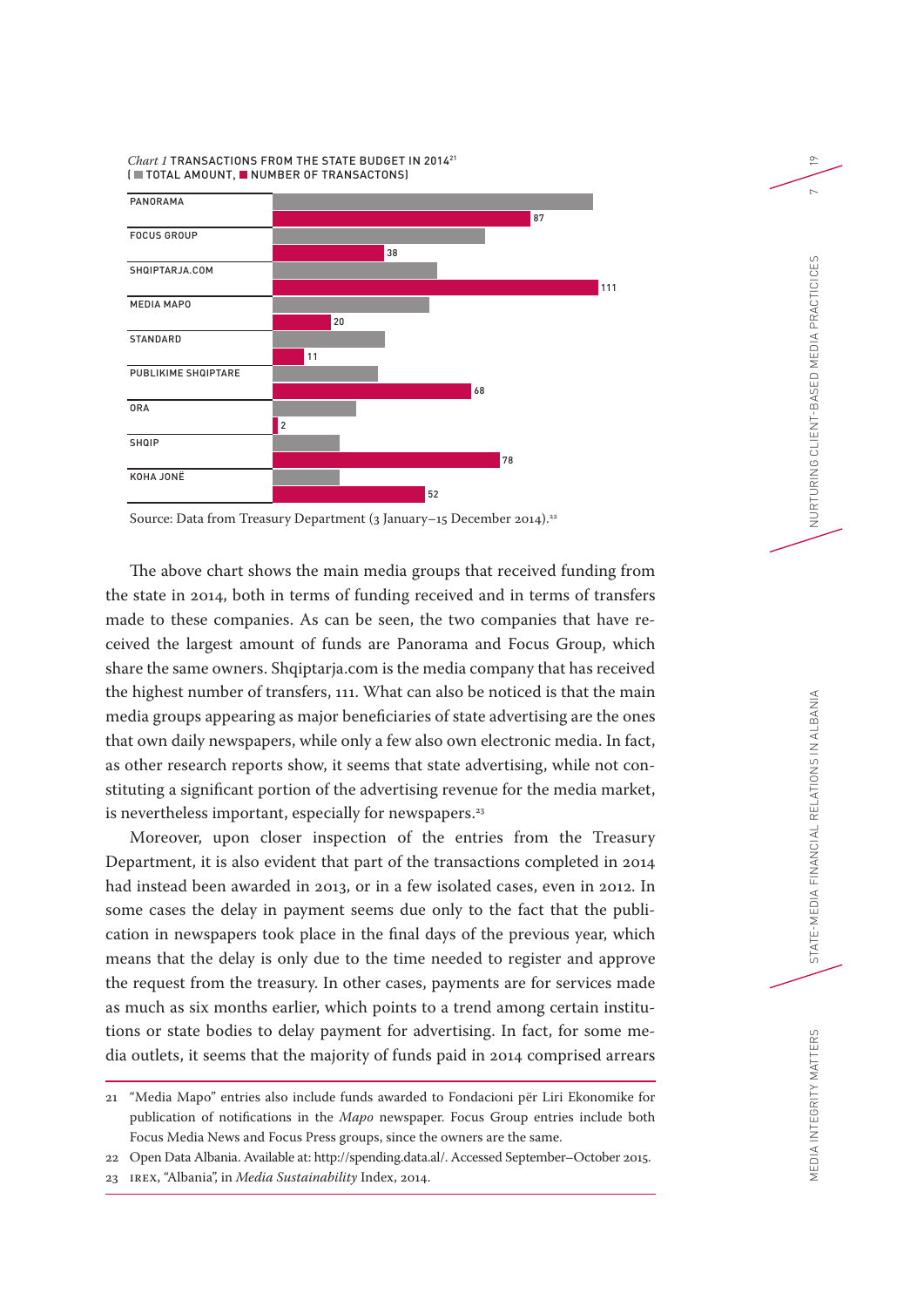from 2013. More specifically, in the case of *Standard* newspaper, 93 percent of the funds are charges for services provided in 2013. In addition, 77 percent of Media Mapo's funds in 2014 were arrears from 2013, while 67 percent and 62 percent of funds paid in 2014 to Focus Group and Panorama Group, respectively, are also arrears. The trend among the major beneficiaries of state advertising in 2014, divided into funds and arrears, is presented in the following chart:

*Chart 2* FUNDS PAID IN 2014, INCLUDING 2013 ARREARS (  $M$  AWARDED IN 2014,  $M$  2013 ARREARS)

| PANORAMA            |  |  |  |
|---------------------|--|--|--|
| <b>FOCUS GROUP</b>  |  |  |  |
| SHQIPTARJA.COM      |  |  |  |
| <b>MEDIA MAPO</b>   |  |  |  |
| <b>STANDARD</b>     |  |  |  |
| PUBLIKIME SHQIPTARE |  |  |  |
| <b>ORA</b>          |  |  |  |
| <b>SHQIP</b>        |  |  |  |
| KOHA JONË           |  |  |  |

Source: Data from Treasury Department (3 January–15 December 2014).24

This trend highlights questions about the sustainability of media companies, especially newspapers, given the significant delay in payments that some have been experiencing. In addition, this means that the state advertising funds for 2014 should also be examined separately, considering the media companies that were awarded these funds only in 2014.

*Chart 3* FUNDS AWARDED ONLY IN 2014



WHILE THE CURRENT GOVERNMENT INCLUDED IN ITS PROGRAMME AND CAMPAIGN THE DECISION TO CHANGE THE WAY STATE ADVERTISING IS DISTRIBUTED, THE RULES FOR AWARDING SUCH FUNDS HAVE NOT CHANGED, AND THE CRITERIA OFFICIALLY REMAIN THE SAME.

Source: Data from Treasury Department (3 January–15 December 2014).<sup>25</sup>

As the chart shows, the picture of state advertising funds changes if we consider only those funds awarded specifically in 2014. Shqiptarja.com seems to be the greatest beneficiary, followed by Panorama Group and also by Publikime Shqiptare. All three groups publish daily newspapers, two of them considered

24 Open Data Albania. Available at: http://spending.data.al/. Accessed September–October 2015.

25 Open Data Albania. Available at: http://spending.data.al/. Accessed September–October 2015.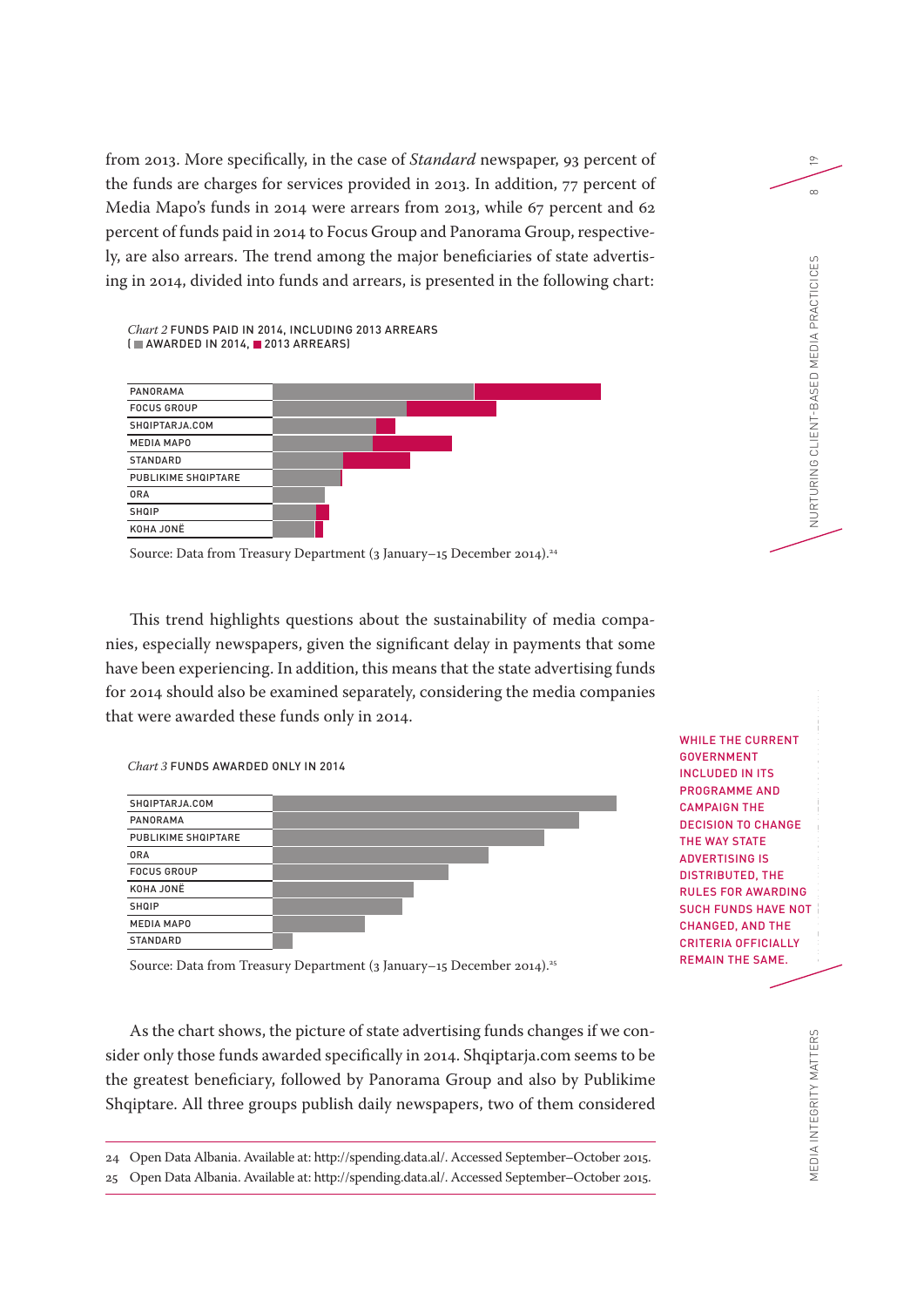to be left-wing or as supporting the current Prime Minister, which is a trend to monitor, since distribution of state advertising in accordance with editorial policy has been a constant concern for the media market and media independence in the country.

While the current government included in its programme and campaign the decision to change the way state advertising is distributed, the rules for awarding such funds have not changed, and the criteria officially remain the same. In fact, data from treasury transactions show that some of the media companies remain relatively constant in their benefits, such as Panorama and Focus Groups. Other media outlets are the new rising beneficiaries of state advertising in 2014, such as *Shqiptarja.com*, *Publikime Shqiptare*, <sup>26</sup> *Ora* and *Shqip*, most of which show support for the government. Meanwhile, other groups, although important on the media scene, do not appear to be still receiving income from state advertising, while having benefited considerably in the years 2012-2013, including the previous government term. (For example, none of the companies owned by Aleksandër Frangaj appear on the list of beneficiaries of 2014 state treasury transactions, although they dominated this list in 2012 and the first half of 2013.)

*Chart 4* STATE FUNDS TO MEDIA GROUPS IN 2015



Source: Data from Treasury Department (3 January–October 2015).27

The data from 2015 further confirm the tendency to heavily favour certain media groups more than others. So, Top Media, including the national radio station *Top Albania* and the national television *Top Channel*, the digital platform *Digitalb*, and the daily newspaper *Shqip*, have been granted almost half the state funds as of October 2015, among media groups. While it needs to be clear that this fund includes not only state advertising but also any artistic projects or cultural events that these companies organise, the trend towards favouring one group is clear. This is even more so when considering that Top

STATE-MEDIA FINANCIAL RELATIONS IN ALBANIA

EDIA INTEGRITY MATTERS

<sup>26</sup> For example, the group Publikime Shqiptare, which publishes the daily newspaper *Dita*, has received 10 times more funding from state advertising in 2014 compared to the previous year.

<sup>27</sup> Open Data Albania. Available at: http://spending.data.al/. Accessed September–October 2015.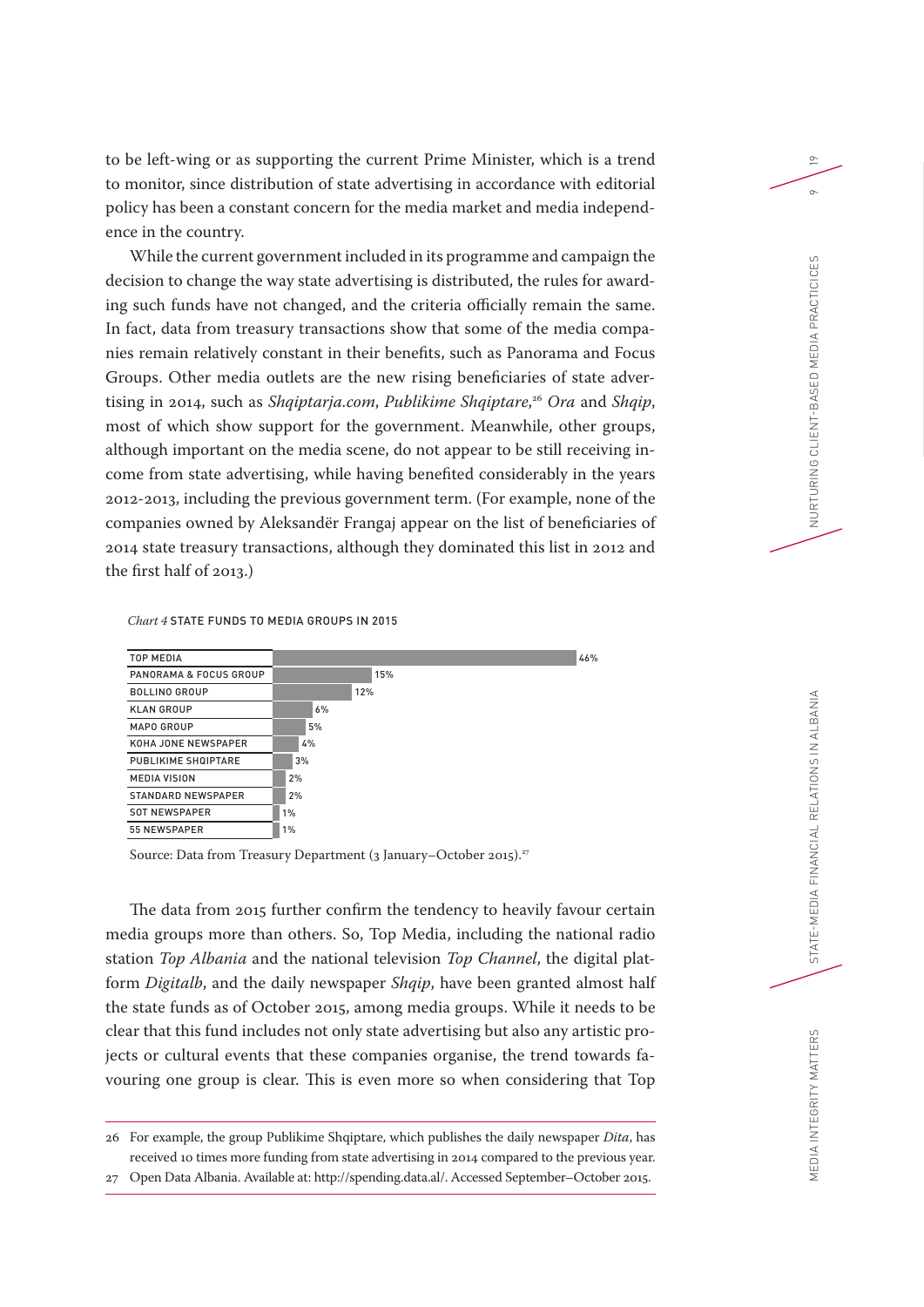Media has always been closely associated with the current Prime Minister. The group has provided support for him when his party was in opposition and also now that he is in power. Similarly, compared to previous years, there is also a considerable increase in funds obtained by the daily *Shqiptarja.com* and *TV A1 Report*, owned and directed by Carlo Bollino,<sup>28</sup> two media outlets that have also been considered to favour the current government in their editorial policy.

1.2

# ORGANISING PUBLIC EVENTS WITH PUBLIC FUNDS: ANOTHER FORM OF MEDIA SUPPORT

In 2009, the government issued a new decision related to state advertising in the media (as we mentioned in the section on state advertising regulation), which expanded the regulation on distribution of funds for the organisation of campaigns and public events. This has also become a convenient method for media outlets to obtain public funds, as they set up the companies that organise such public events and campaigns. So, if we take into account the 2013 investigative report on distribution of public funds to companies owned by or close to Aleksandër Frangaj, it is clear that these media companies have obtained only a small percentage of funds: 55,800 euro out of a total of 780,000 euro given to all companies.<sup>29</sup>

While the amount of funds might not be as high, the practice of giving out money to companies in a dubious manner seems to persist. In 2014 the opposition and some online media close to the opposition pointed to new dubious cases related to unfair distribution of public funds to companies close to media owners. Thus, after the Pope's visit to Albania, the main opposition party, Democratic Party, issued a statement claiming that the tender to make the décor arrangements for this visit was given to EAG Communication, a company that was established only that year and which did not meet the technical criteria. 30 Moreover, the statement claimed that the company that won the tender had the exact address of a company owned by the brother of Erion Veliaj, then Minister of Labour and Social Welfare, thus alleging a clear case of favouring one company over the others. These allegations have continued with other cases, the latest one being a publication from the Democratic Party on 20 19

MEDIA INTEGRITY MATTERS

<sup>28</sup> Carlo Bollino is an Italian journalist, who founded and managed Edisud media group in the 90s in Albania, which was later sold. He then proceeded to fund another media group, consisting of a daily newspaper and its online edition and an all-news channel.

<sup>29</sup> Likmeta, "Big advertisers subvert Albanian media freedom," *Balkan Insight*, 20 December 2013. Available at: http://www.balkaninsight.com/en/article/big-advertisers-subvert-albanian-media-freedom. Accessed 30 September 2015.

<sup>30</sup> Gazeta Tema, "PD: Qeveria abuzoi me tenderin e dekorit per viziten e Papes/ Kryeministria: Opozita eshte kthyer ne klub thashethemesh," 1 November 2014. Available at: http://www. gazetatema.net/web/2014/11/01/vizita-e-papa-franceskut-pd-akuza-qeverise-per-tenderin-e-dekorit-te-qytetit394-milione-leke-me-prokurim-te-drejtperdrejte/. Accessed 17 September 2015.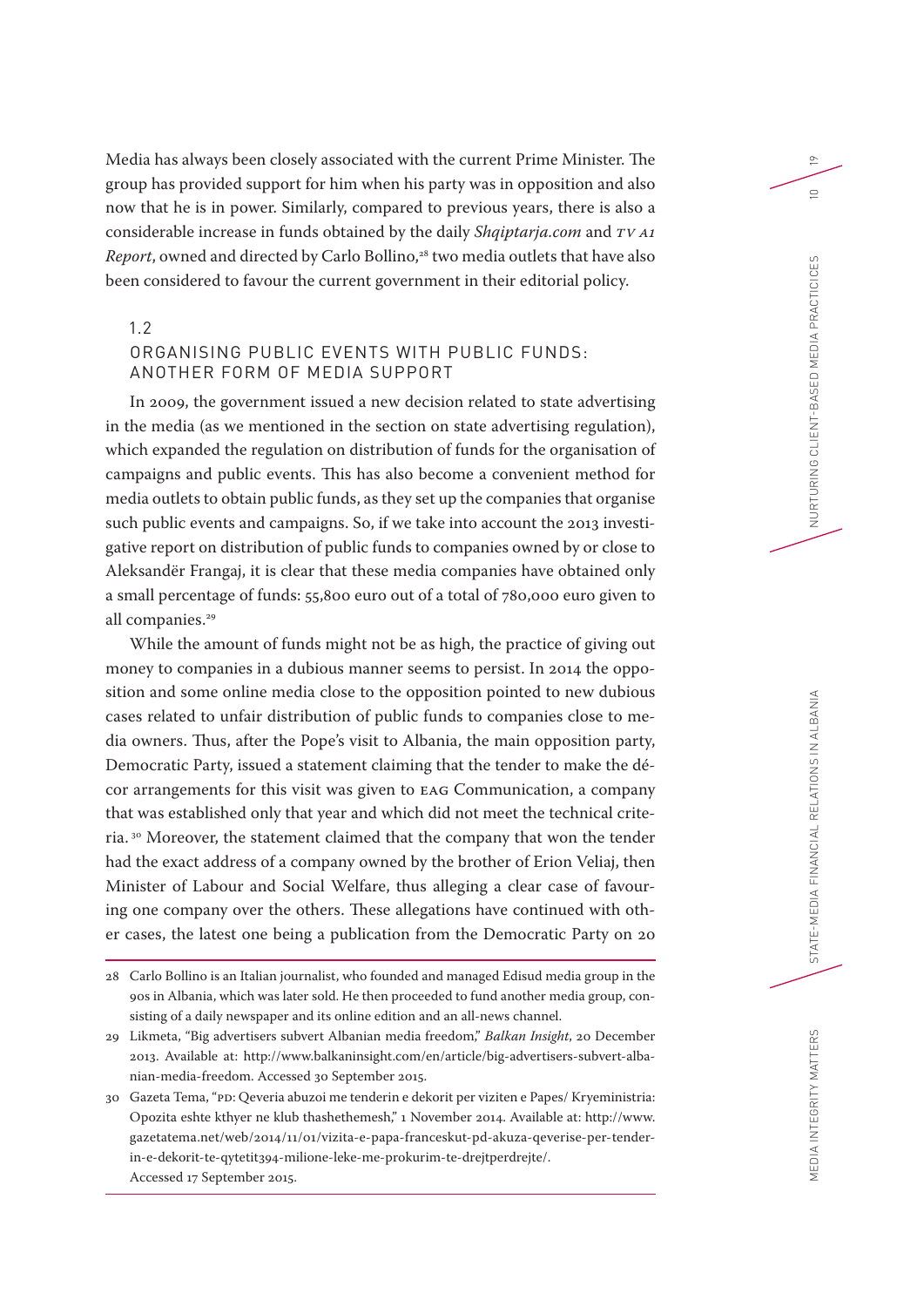December 2014, over a complaint addressed to the Minister of Labour, which had allegedly "fixed" a tender to the same company by one of the agencies dependent on this ministry.31 Minister Veliaj has denied any involvement on the part of himself or his relatives with this company, while EAG company has sued the Democratic Party for trying to ruin its reputation. According to data from the Treasury Department, this company has benefited to the amount of 54,358,986 ALL (approx. 388,278 euro) in 2014.32

The same practices pertain to companies owned by media owners or affiliated with them. Such a case was brought forward by a news web site known for its opposition to the government. In November 2014, the government opened to the public a nuclear shelter built by the communist regime. The web site claimed that the company that was given the tender to reconstruct the shelter was tied to Carlo Bollino, who owns several media outlets. The claims stemmed from the lack of transparency in the procedures of the Ministry of Culture, as well as from the fact that one of the main shareholders in the company that restructured the bunker had been a regular business partner of Carlo Bollino.<sup>33</sup> Bollino reacted by issuing a statement that did not address directly the allegations made in Facebook by the former Prime Minister about the opening of the shelter, but rather focused on the criticism he had on former Prime Minister's rule and influence on the country.34 According to data from the Treasury Department, Spazio Eventi Albania, the company in charge of the reconstruction, benefited in the amount of 2,344,800 ALL (approx. 16,748 euro) in 2014 and another 948,000 ALL (approx. 6,800 euro) in 2015.35

Similarly, media groups have been able to obtain public funds through the work of foundations or institutes established as part of their activity. These funds are available mainly through project application tenders, either from the Agency for Support of Civil Society or from other ministries, especially the Ministry of Culture. For example, Top Media group has also established Fondacioni Dritan Hoxha, in memory of the owner that founded this

- 31 Shqiptarja.com, "PD: Veliaj favorizoi EAG, detyroi specialisten të firmoste tenderin," 20 December 2014. Available at: http://shqiptarja.com/politike/2732/pd-veliaj-favorizoi-eag-detyroi--specialisten-te-firmoste-tenderin-261118.html. Accessed 3 October 2015.
- 32 See http://spending.data.al/sq/treasury/list/year/2014/perf\_id/%22EAGCOMMUNICATION%22. Accessed September–October 2015.
- 33 Hasani, "Bunk'art, Bolino dhe detajet e (pa)njohura të një tenderi luksoz," *POL*, 24 November 2014. Available at: http://www.pol-al.com/bunkart-bolino-dhe-detajet-e-panjohura-te-njetenderi-luksoz/. Accessed 20 September 2015.
- 34 Bollino, "Unë, Doktori dhe frika nga historia," *Shqiptarja.com*, 25 November 2014. Available at: http://shqiptarja.com/analiza/2709/un--doktori-dhe-frika-nga-historia-254811.html. Accessed 5 October 2015.

35 See http://spending.data.al/. Accessed September–October 2015.

19

 $\equiv$ 

NURTURING CLIENT-BASED MEDIA PRACTICICES

MEDIA GROUPS HAVE BEEN ABLE TO OBTAIN PUBLIC FUNDS THROUGH THE WORK OF FOUNDATIONS OR INSTITUTES ESTABLISHED AS PART OF THEIR ACTIVITY.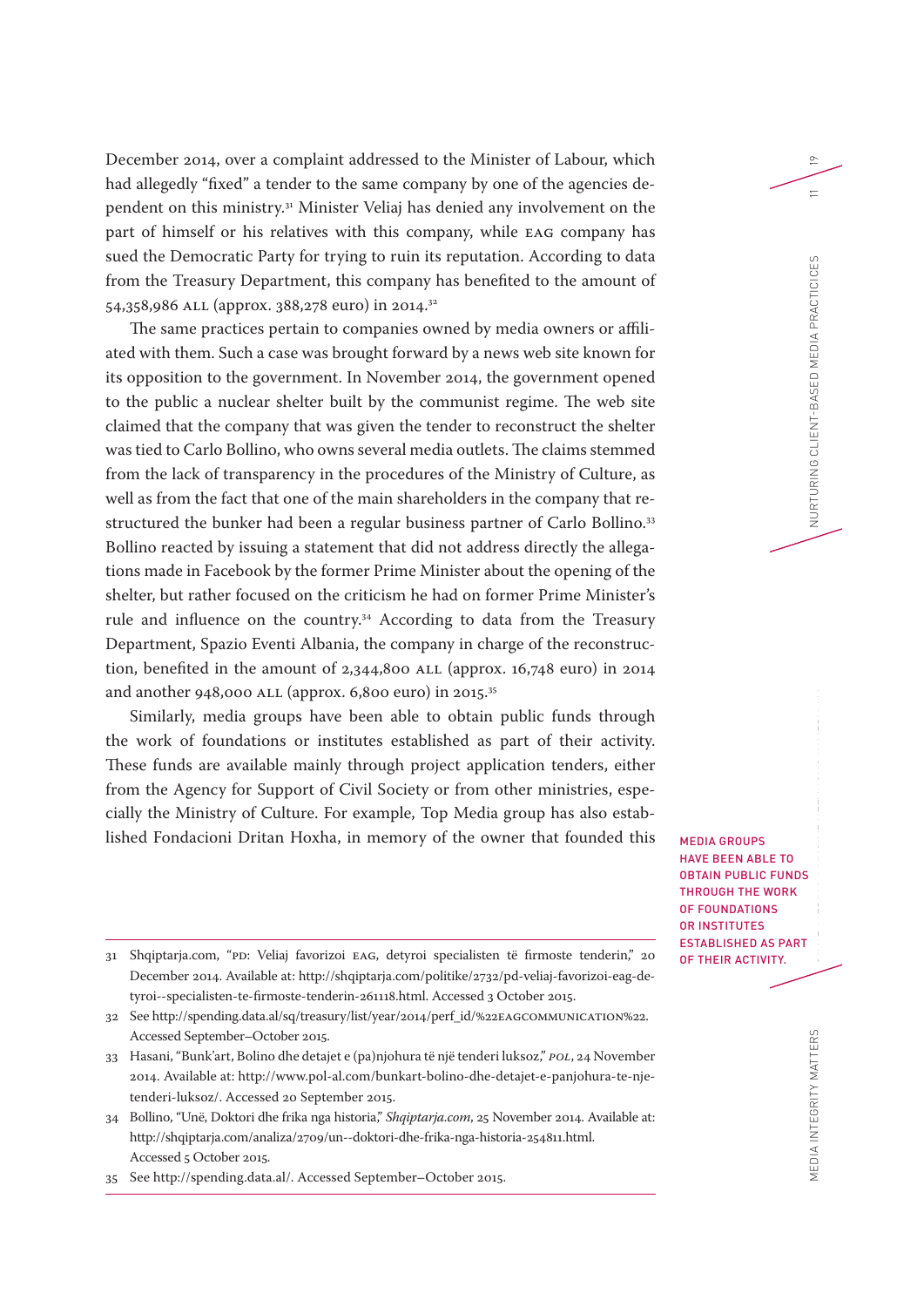media group. 36 Media Mapo has established Fondacioni per Liri Ekonomike (Foundation for Economic Freedom) and Qendra UET (European University Tirana Center,) which is part of the academic institution it also founded.37 In addition, two media groups, which also own the two main digital platforms in the country, apply for projects that involve production of documentaries or movies, as well as organisation of cultural fairs or festivals.38 While the law allows these platforms to be eligible to apply for projects, especially in the case of content production, the ethical side of such a practice is questionable, since the platforms use public funds to produce content which they then sell to the public through their platform subscription. Whereas not all content produced might be encrypted, and funds are also obtained to organise public events, this is still to some extent a privilege the platforms have compared to other media.

1.3

## LOCAL MEDIA: STRUGGLING FOR SURVIVAL

Another source of concern involving potential client relations between the media and their financial supporters lies especially in advertising distributed by municipalities to the media in the districts. This is of even more concern considering the poverty of the advertising market for local media. In this respect, the media landscape mirrors the social situation in the country, where there is a huge gap between the capital and other regions. Looking at estimates for the 2013 advertising market, 94 percent of advertising for TV stations in the country went to the national and leading TV stations based in Tirana, which indicates that sources of advertising for local TV stations can hardly be said to offer sustainability.39

A 2014 survey revealed that local municipalities preferred to have an almost exclusive relationship with one particular local media outlet to disburse their advertising funds.40 "Data from the state treasury indicate that in most cases the advertising funds are spent in only one TV or radio station, even if there might be at least five media outlets in that municipality."41 The support might

- 36 The Foundation obtained from the state budget approx. 8,570 euro in 2015, 40,328 euro in 2014, and 40,000 euro in the period 2012-2013. See http://spending.data.al/. Accessed September–October 2015.
- 37 Combined, these foundations/ institutes have received approximately 17,307 euro.
- 38 *Digitalb*, the platform owned by Top Media, obtained 26,000 euro from Albafilm for a movie production project in 2015, and another 21,428 euro the previous year in the same context. Similarly, Mediavizion, which owns *Vizion Plus TV*, obtained, approx. 9,296 euro in 2014, and 209,387 euro in the period 2012–2013, mainly for festival organisation. Similarly, *Tring TV*, owned by the same owners as Mediavizion, obtained 3,428 euro in 2014 and 19,278 euro in the period 2012–2013.
- 39 Londo, *Flash Report 6: Albania*, 13 February 2015. Available at: http://mediaobservatory. net/radar/flash-report-6-albania. Accessed 7 October 2015.
- 40 Albanian Media Institute, State and Private Advertisement in Albanian Media, 2014.

 $\approx$ 

ANOTHER SOURCE OF CONCERN INVOLVING POTENTIAL CLIENT RELATIONS BETWEEN THE MEDIA AND THEIR FINANCIAL **SUPPORTERS** LIES ESPECIALLY IN ADVERTISING DISTRIBUTED BY MUNICIPALITIES TO THE MEDIA IN THE DISTRICTS. THIS IS OF EVEN MORE CONCERN CONSIDERING THE POVERTY OF THE ADVERTISING MARKET FOR LOCAL MEDIA.

41 Ibid.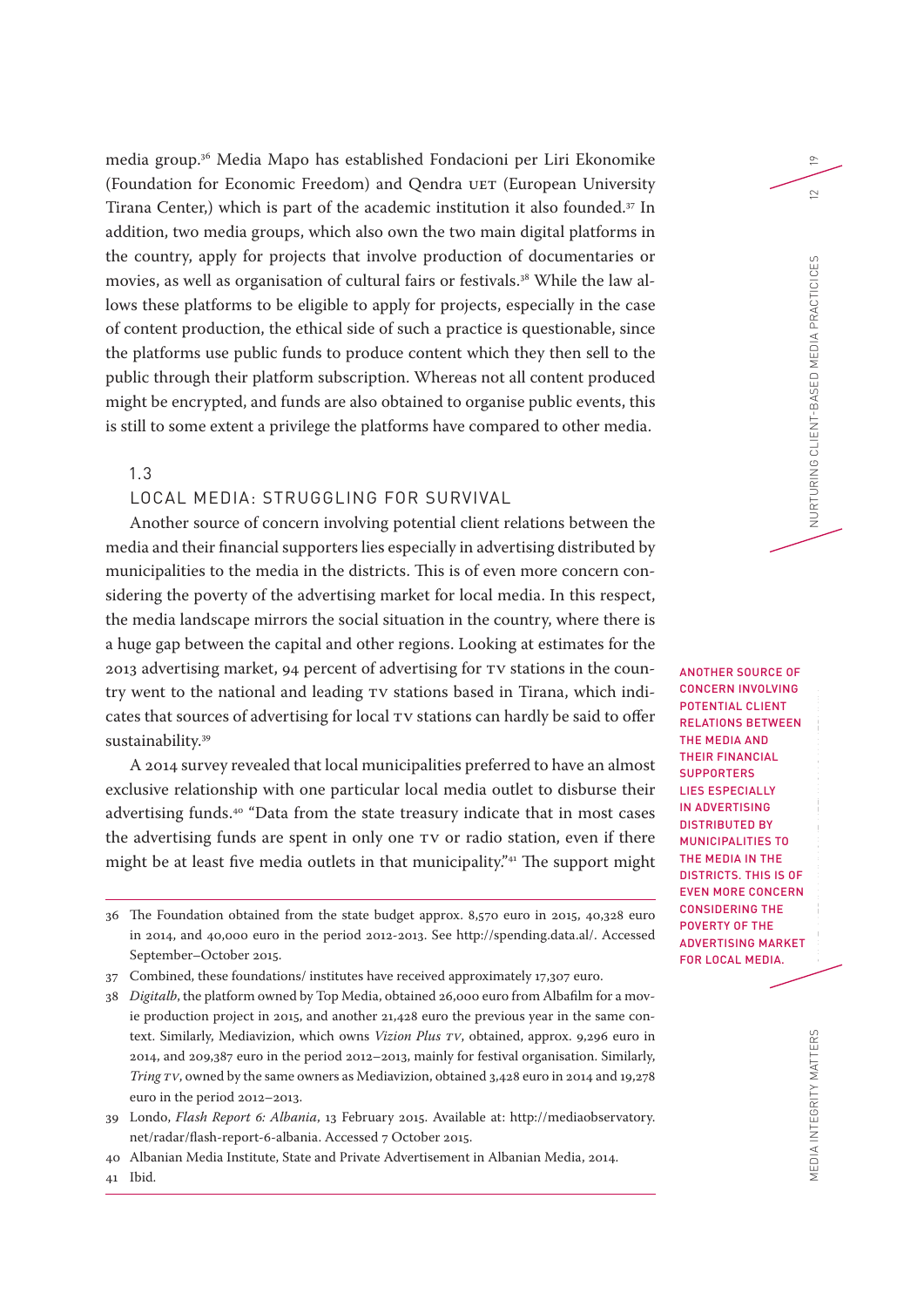come in the form of advertising or notifications from the municipality or other local state institutions, and rarely as subscription payment.<sup>42</sup> This trend is also confirmed by different stakeholders. "The municipalities do not have clear and published criteria on how they distribute advertising funds. In fact, there are grave problems with transparency of the whole process of allocating advertising funds. However, it is clear that political affiliations and whether you are in good relations with the mayor or other staff from the municipality are the key factors in receiving these funds."43

In addition, the funds that local governments allocate to local media are often described as payment for services or specific stories commissioned by the municipalities. This indicates that there is a clear tendency to commission stories and information pieces that are funded by the local government and broadcast on local TV stations as journalistic pieces, which might distort the reality or might prevent important information from appearing in local media. "Given the difficult situation with funding that local media face each day, they are in no position to refuse any financial favours, even when it means losing your profile as a medium."44

## 1.4

## THE MURKY CASE OF ADVERTISING AGENCIES

The current rules on advertising distribution allow advertising agencies to obtain public funds, as it was mentioned above. This is not just in the form of advertising, but also for the organisation of fairs, public awareness campaigns, and specific promotions for the government. Nonetheless, most of the time these other events rely heavily on media support for raising public awareness, and in this respect should reasonably be considered as part of the whole package *vis-à-vis* the relation of state funding to media. In fact, since advertising agencies are also involved in these large activities, their share of public funds is usually bigger compared to that obtained by media outlets on their own.

In addition, some of the main agencies obtaining public funds seem to establish at least two different agencies under the same umbrella, which supposedly makes it easier to circumvent any legal criteria for or limitation of eligibility for public calls and tenders. The most exemplary case is that of Le Spot Group, owned by two natural persons. In turn, this company owns 100 percent of the shares in Le Spot Production, Spot Communications, and Unlimited

SOME OF THE MAIN AGENCIES OBTAINING PUBLIC FUNDS SEEM TO ESTABLISH AT LEAST TWO DIFFERENT AGENCIES UNDER THE SAME UMBRELLA, WHICH SUPPOSEDLY MAKES IT EASIER TO CIRCUMVENT ANY LEGAL CRITERIA FOR OR LIMITATION OF ELIGIBILITY FOR PUBLIC CALLS AND TENDERS.

 $\approx$ 

 $\tilde{c}$ 

NURTURING CLIENT-BASED MEDIA PRACTICICES

<sup>42</sup> The most visible case here is the weekly *Gazeta Korca*, which through subscription by many local institutions in the district of Korca obtained 914 euro in 2015, 2,932 euro in 2014, and 4,643 euro in 2012–2013.

<sup>43</sup> Interview with Shkëlqim Bylykbashi, head of the Albanian Media Club, January 2015. See Londo, *Flash Report 6: Albania*, 13 February 2015. Available at: http://mediaobservatory. net/radar/flash-report-6-albania. Accessed 7 October 2015.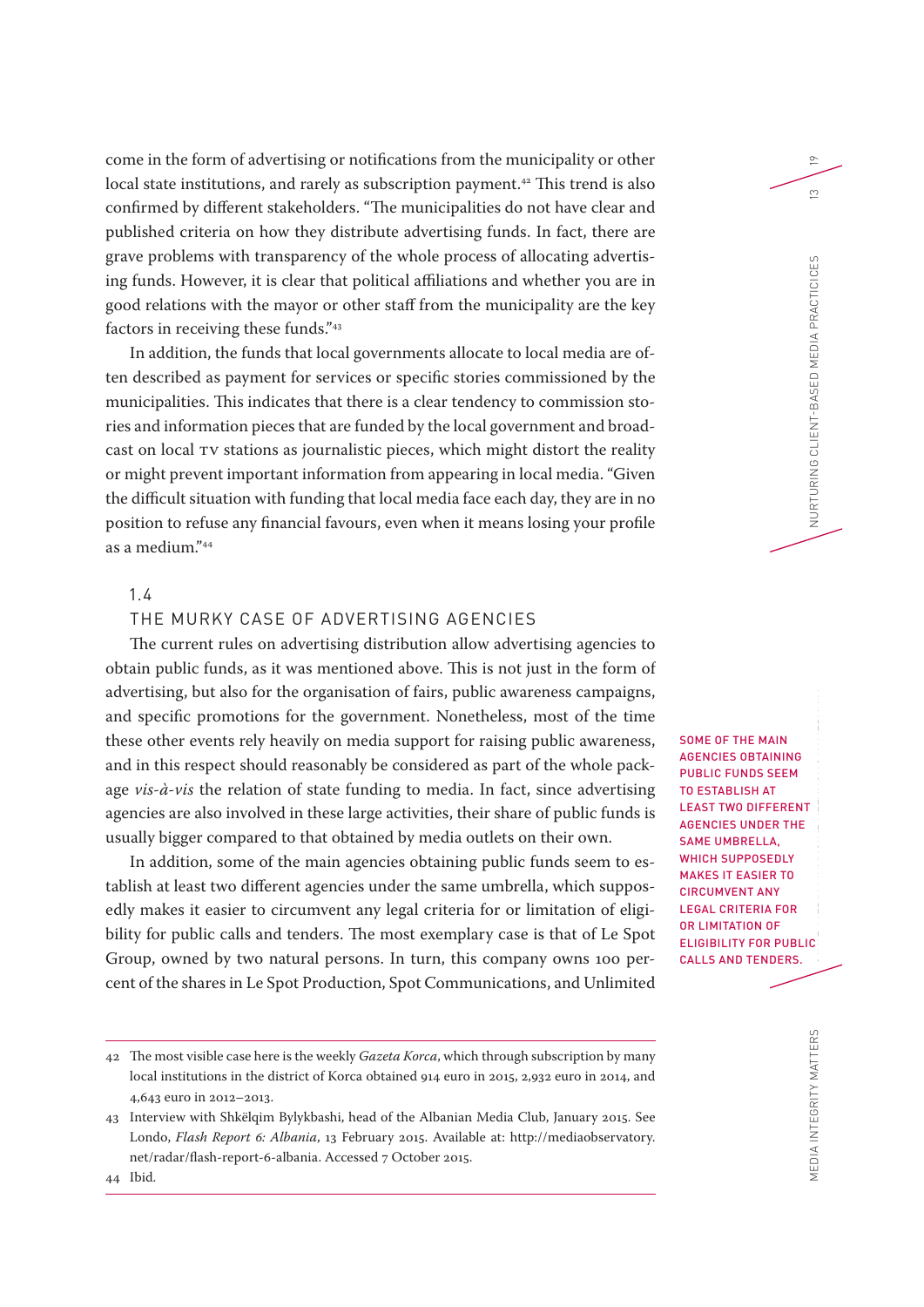Media, all carrying out more or less the same range of activities. 45 In total, the companies obtained approximately 240,924 euro from the state budget in 2014 and 215, 249 euro in 2015.46

Furthermore, since these are private companies and the government decision does not impose any transparency requirements on how they allocate funds to other bodies, including the media, their decisions on the redistribution of public funds to media is totally opaque. There have also been constant allegations of preferential treatment of advertising agencies in relation to their political affiliations. "I believe that many of the agencies are started or work based on specific relations. This is the reason why many of them are short-lived, hence they live as long as the relation lasts."47 In fact, some data from state budget spending suggest that, while some agencies received significant funds in the period before the rotation of power in 2013, they have now completely disappeared, giving way to other agencies that did not receive funds or did not exist at all earlier.<sup>48</sup> The mainly client nature of the distribution of funds from advertising agencies is also confirmed by the media community: "Advertising agencies that manage medium and large enterprises work on the basis of client and personal relations and do not consider data on popularity."49 However, in view of the lack of transparency from these agencies on their criteria for allocating public funds to media, it is difficult to gain a more concise view in this respect.

# 2 RELATIONS BETWEEN MEDIA BUSINESSES AND THE STATE

In general, attempts to verify information about and the transparency of media outlets have been targeted selectively at those media that have not been favourable to the government. The tactic of sending tax police authorities to a specific media outlet after unfavourable coverage of the government or Prime Minister has been used for more than ten years in Albania, sometimes resulting in fines and sometimes not. Perhaps the most notorious case was that of the fine imposed on *Digitalb* in 2007, in the amount of 12 million euro on grounds of tax evasion. While this episode seems to belong to the past, persistent

- 46 See http://spending.data.al/. Accessed September–October 2015.
- 47 A. Garo, qtd. in Revista Monitor, "Tregu kaotik i agjencive publicitare," 4 June 2012.

THERE HAVE ALSO BEEN CONSTANT ALLEGATIONS OF PREFERENTIAL TREATMENT OF ADVERTISING AGENCIES IN RELATION TO THEIR POLITICAL AFFILIATIONS.

 $\approx$ 

<sup>45</sup> National Registration Center, extracts of ownership.

<sup>48</sup> Landmark Communications, one of the agencies allegedly close to the previous government, obtained 57,495 euro in 2012–2013, and nothing in the next two years. Meanwhile, Le Spot group did not obtain any funds in the 2012–2013 period, while receiving almost 470,000 euro in the next two years, through its various companies. See http://spending. data.al/. Accessed September–October 2015.

<sup>49</sup> Hyka, "A jane portalet nje biznes i mire ne Shqiperi?" *Revista Monitor*, 9 August 2015.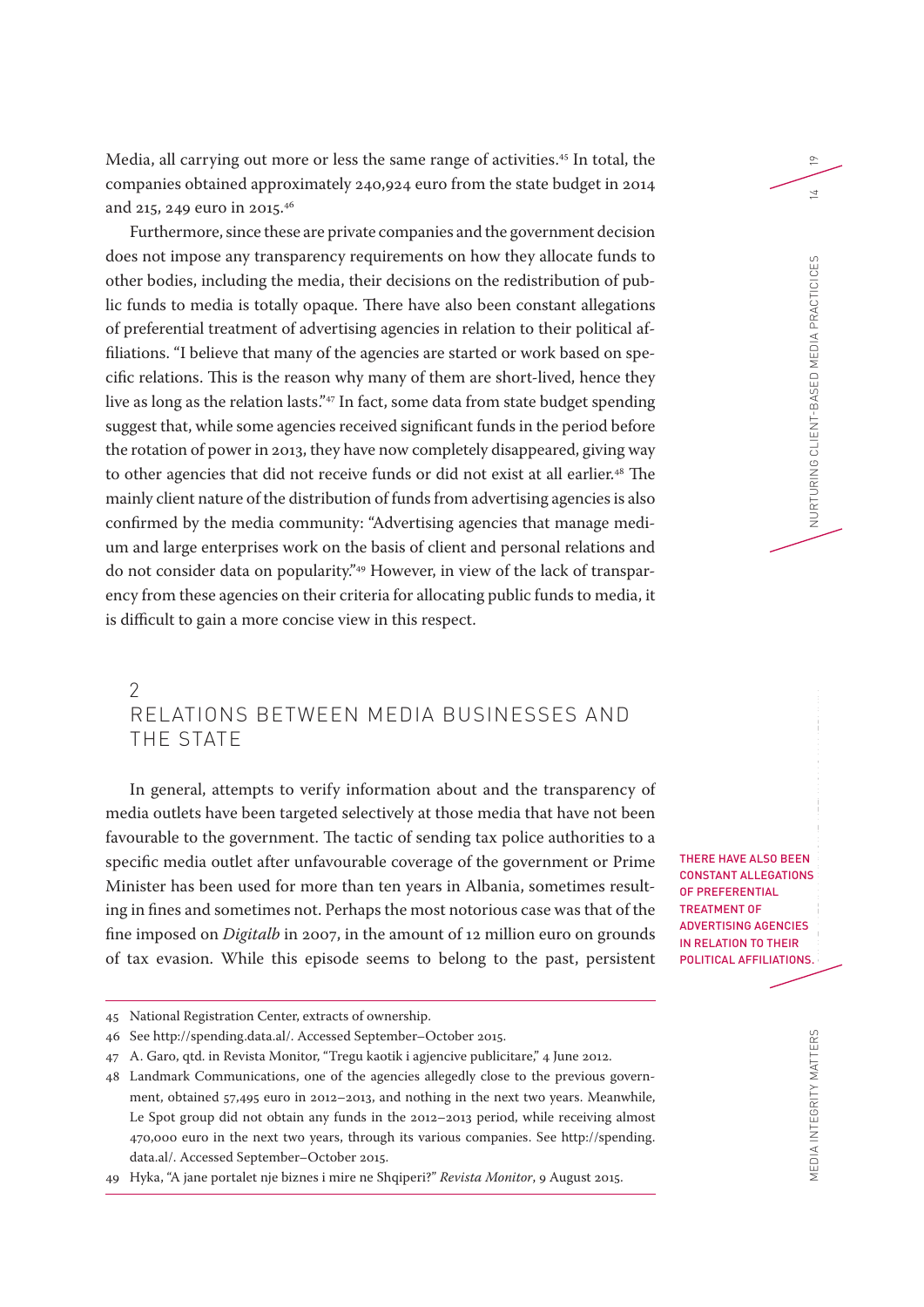anomalies in terms of transparency of media businesses and state attitude are mostly the result of a lack of willingness to enforce labour relations in the media, as well as a tendency to overlook media owners' debts to the state.

According to the trade union, the situation of labour rights continues to deteriorate in the country. Delays in the payment of salaries are ubiquitous: out of 23 daily newspapers, only four of them respect the dates of payment.<sup>50</sup> Out of 72 television stations, only 10 are punctual in salary payments, while the other 62 have delays of up to six months. $51$  The situation is similar for radio stations, where 63 out of 71 of them experience significant delays in disbursement of salaries.52 Online media are implicated in even greater informality, according to the trade union.

Another problem is the payment of social security contributions. A 2012 survey by the union showed that 65 percent of journalists reported that the years they worked on contract did not match their actual years of work in the media.53 Recent cases have also indicated that there are cases of fraud, where the contributions either have not been paid at all or have been paid for only part of the time.54 In addition, both the union and the journalists interviewed indicated another widespread trend: even when the social insurance is paid, it is based on the minimum wage, and not on the real wage, pointing again to the informality problem. "Especially in the electronic media, social contributions are paid, but only for minimal salary. In fact, the declaration of a lower wage than the real one is a constant problem across Albanian media outlets."<sup>55</sup> According to the union, 98 percent of media outlets do not declare the real wages of their employees.<sup>56</sup>

According to the trade union and interviews with journalists, the Labour Inspectorate has visited a few media to raise this issue, but has not checked documents regarding labour contracts.<sup>57</sup> The journalists share the same concern: "We are invisible to the institutions that deal with labour rights. Neither the Labour Inspectorate, nor the Social Insurance Institution care, as they are afraid of the backlash they might face in media coverage, presenting it as pressure on freedom of expression."<sup>58</sup> All these factors in the field of labour rights lead to a tendency to leave the media businesses alone in how they regulate their relations with journalists, which is a tendency that does not help in terms of self-censorship.

57 Ibid.

ACCORDING TO THE UNION, 98 PERCENT

OF MEDIA OUTLETS DO NOT DECLARE THE REAL WAGES OF THEIR EMPLOYEES.

 $\approx$ 

<sup>50</sup> Statement of the Union of Albanian Journalists, 3 May 2015.

<sup>51</sup> Ibid.

<sup>52</sup> Ibid.

<sup>53</sup> Union of Albanian Journalists, *Informal Labour Practices in Albanian media*, 2012, p. 21.

<sup>54</sup> Interview with Aleksandër Cipa, chair of the Union of Albanian Journalists, 15 October 2015.

<sup>55</sup> Interview with Eglantina Alliaj, journalist, *News 24 TV*, 5 September 2015.

<sup>56</sup> Interview with Aleksandër Cipa, chair of the Union of Albanian Journalists, 15 October 2015.

<sup>58</sup> Interview with Endrit Habilaj, journalist, *Channel One* TV, 21 September 2015.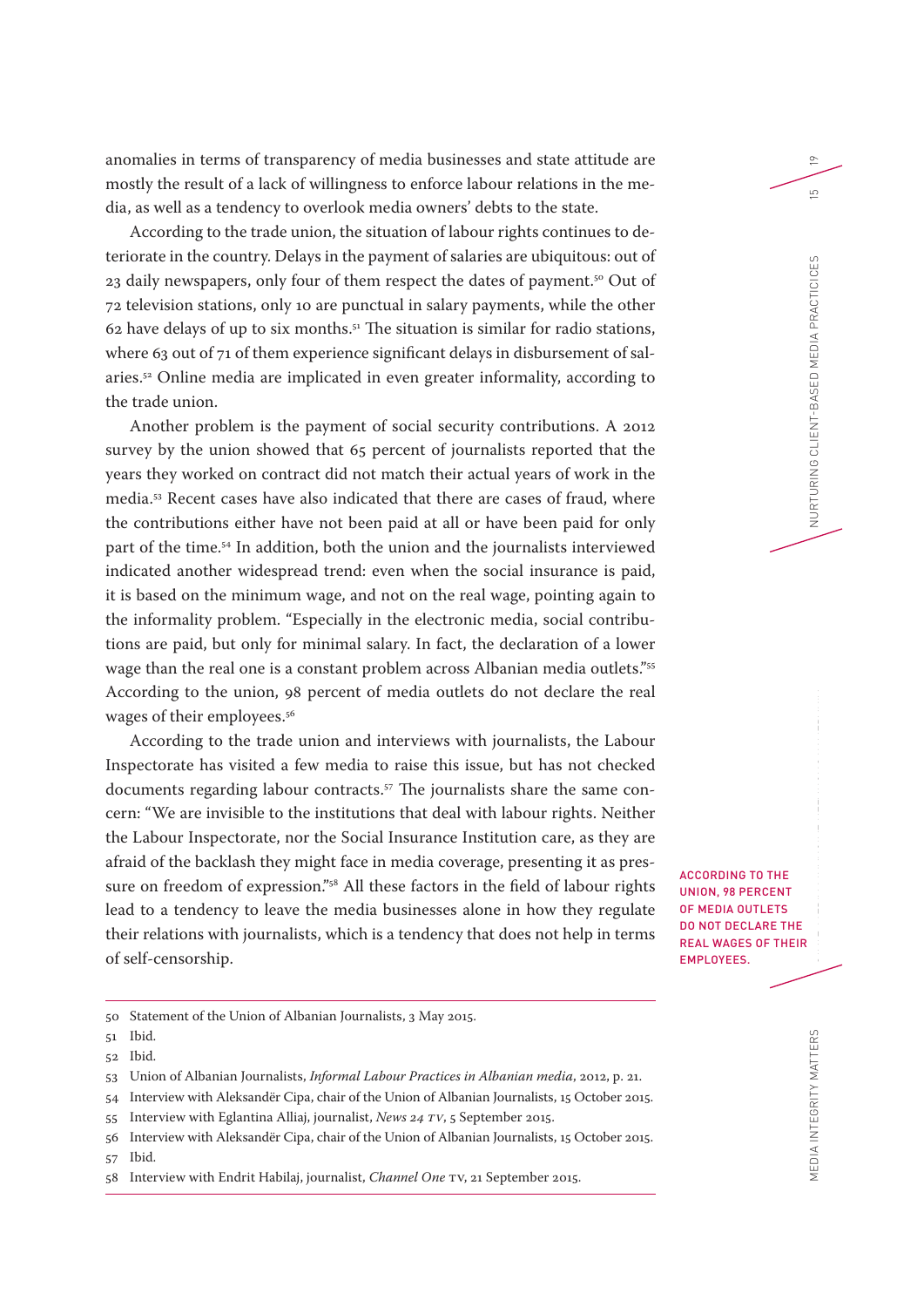Apart from labour rights implementation, another problem is transparency regarding the tax levies that media businesses, or other businesses of the media owners, owe the state. The Directorate of Taxes publishes a list of those that owe money to the state, such as VAT, 59 or other payments, but without publishing the amounts due. Even though there is no full transparency on this, some media occasionally publish information on their rival media. The latest example was that of the opposition party newspaper publishing information they claimed was taken from the Tax Directorate, saying that the owner of the Mapo Media group owed about 1.2 million dollars to the state from his private university business and had failed to pay the debt.<sup>60</sup> The state continued to tolerate this, while being very harsh on small businesses, who could barely afford to pay their small debts, according to the article. The current list of those owing taxes to the state includes a few businesses related to media owners, some of whom have owed taxes to the state since  $2010^{61}$ 

# CONCLUSIONS

The transparency of media market in Albania continues to be low, including both commercial operations and the state funding, despite of the existing databases. The involvement of new actors, such as advertising agencies, and sister companies of media outlets, makes it even more difficult to track state funding for the media, given in the form of advertising or funding to organise cultural events or public awareness campaigns. The fact that there is no central body to oversee and monitor the distribution of state advertising does not help. Furthermore, the absence of data from public companies that are not part of the state authorities makes it difficult to have a complete picture of the true extent of public funds allocated to the media.

Efforts to legislate in this field have been sparse, and the decisions have been made mainly by the government. Current regulations fail to guarantee proper transparency of the process and have paved the way for more actors to participate in the tenders for public funds for advertising and public campaigns. This makes it even more difficult to track the way that public funds are spent in relation to media outlets. Low transparency in the business practices of the media companies themselves and on the advertising market also does not help in this respect.

THE TRANSPARENCY OF MEDIA MARKET IN ALBANIA CONTINUES TO BE LOW, INCLUDING BOTH COMMERCIAL OPERATIONS AND THE STATE FUNDING, DESPITE OF THE EXISTING DATABASES. THE INVOLVEMENT OF NEW ACTORS, SUCH AS ADVERTISING AGENCIES, AND SISTER COMPANIES OF MEDIA OUTLETS, MAKES IT EVEN MORE DIFFICULT TO TRACK STATE FUNDING FOR THE MEDIA, GIVEN IN THE FORM OF ADVERTISING OR FUNDING TO ORGANISE CULTURAL EVENTS OR PUBLIC AWARENESS CAMPAIGNS.

 $\approx$ 

 $\leq$ 

<sup>59</sup> According to the Law No. 92/2014 "On VAT in Republic of Albania," provision of services of printing houses for newspapers, materials for print media and books, and the provision of services of advertisement for print and electronic media are exempted from VAT.

<sup>60</sup> Doci, "Si ra Mapo ne prehrin e qeverise," *Rilindja Demokratike*, 2 December 2014. Available at: http://www.rilindjademokratike.com/index.php?option=com\_content&view=article&id=14254: si-ra-mapo-ne-prehrin-e-qeverise&catid=58:lajme-kyce. Accessed 10 October 2015.

<sup>61</sup> See https://www.tatime.gov.al/sq-al/Media/Publikime/Borxhi%20Tatimor/Documents/borxhi - 20151007.pdf. Accessed 14 October 2015.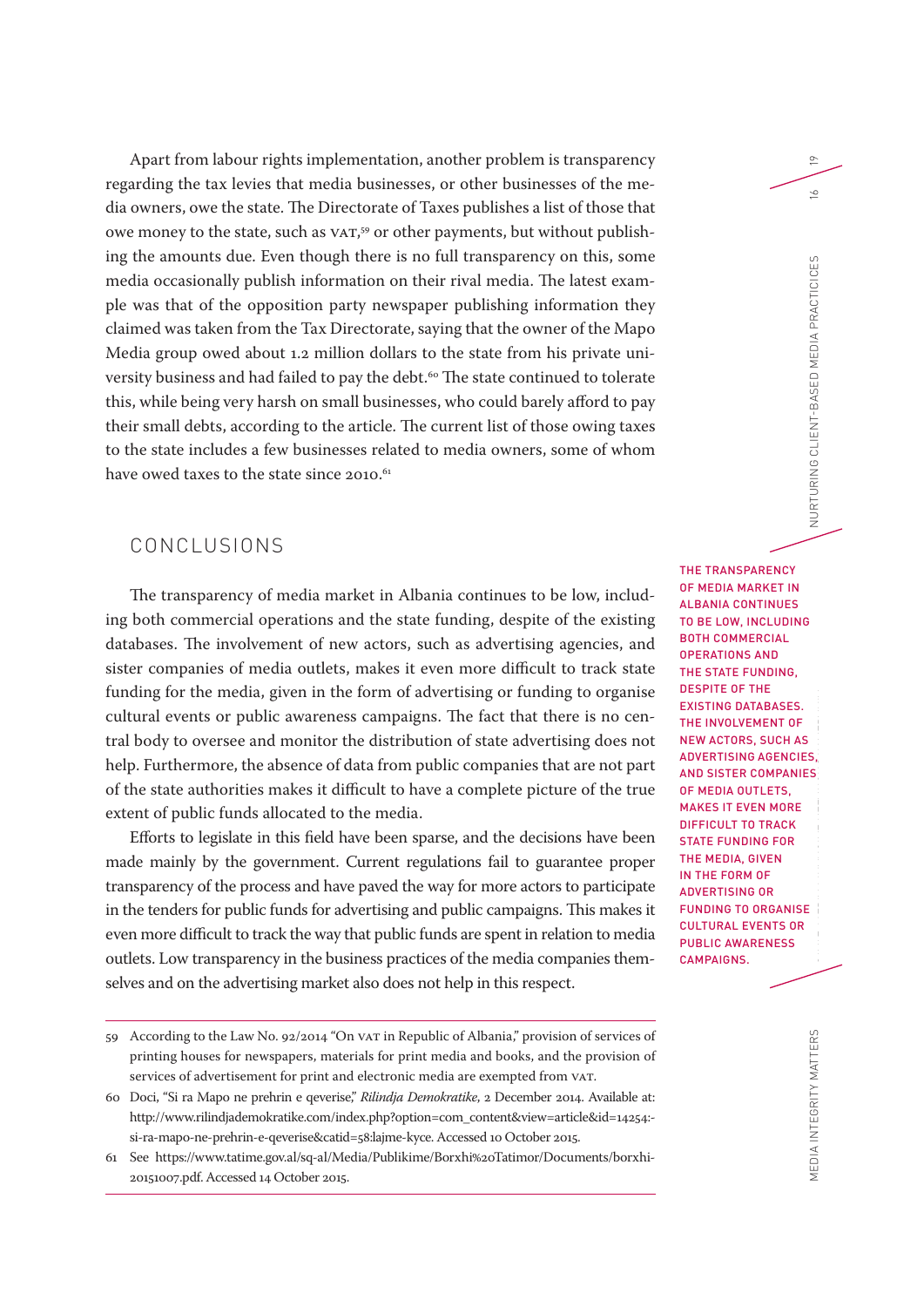The trends in the distribution of government advertising through the years have tended to favour certain media groups, based specifically on their editorial policy *vis-à-vis* the government. Even though with each rotation of power each new government has publicly promised to make a difference and break with this practice, the intention has proved to be short-lived. With the change of power seems to come a rotation in the media groups that benefit most from public funds, proving the client nature of relations between media and government. Distribution of funds through advertising agencies, or to other companies related to the media, is another trend that has become more widespread, adding to the lack of transparency in tracking the trends in state funds used for advertising.

Finally, given the low transparency level of media business practices, there is also a complex relation between the state and the media in terms of journalists' labour rights and (non)payment of state taxes. While the labour inspectorate generally prefers to avoid monitoring and enforcing labour rights in the media, regarding media owners' debts to the state, the keyword seems to be generally relaxation of obligations or selective enforcement. All of these aspects clearly highlight the interdependence of media and politics, which has led to a highly client-based media practice in the country.

# RECOMMENDATIONS

Government/Parliament should revise current regulations on media advertising and public funds that benefit media companies, in order to guarantee fair and transparent criteria for distribution, ones that are based on merit, rather than editorial policy. The legislation should establish clear, easy-to-follow criteria on how advertising is distributed. The allocation of public funds to media can also be "centralised" for one body to monitor and approve, such as the Public Procurement Agency. However, such a practice is highly dependent on functioning of the market in general, and cannot be solved unilaterally.

Data on advertising and on media market should be made public by independent sources as well as official sources, and should be easily accessible to the public.

The Labour inspectorate should enforce the Labour Code in the media and closely monitor its implementation.

THE TRENDS IN THE DISTRIBUTION OF GOVERNMENT ADVERTISING THROUGH THE YEARS HAVE TENDED TO FAVOUR CERTAIN MEDIA GROUPS, BASED SPECIFICALLY ON THEIR EDITORIAL POLICY VIS-À-VIS THE GOVERNMENT.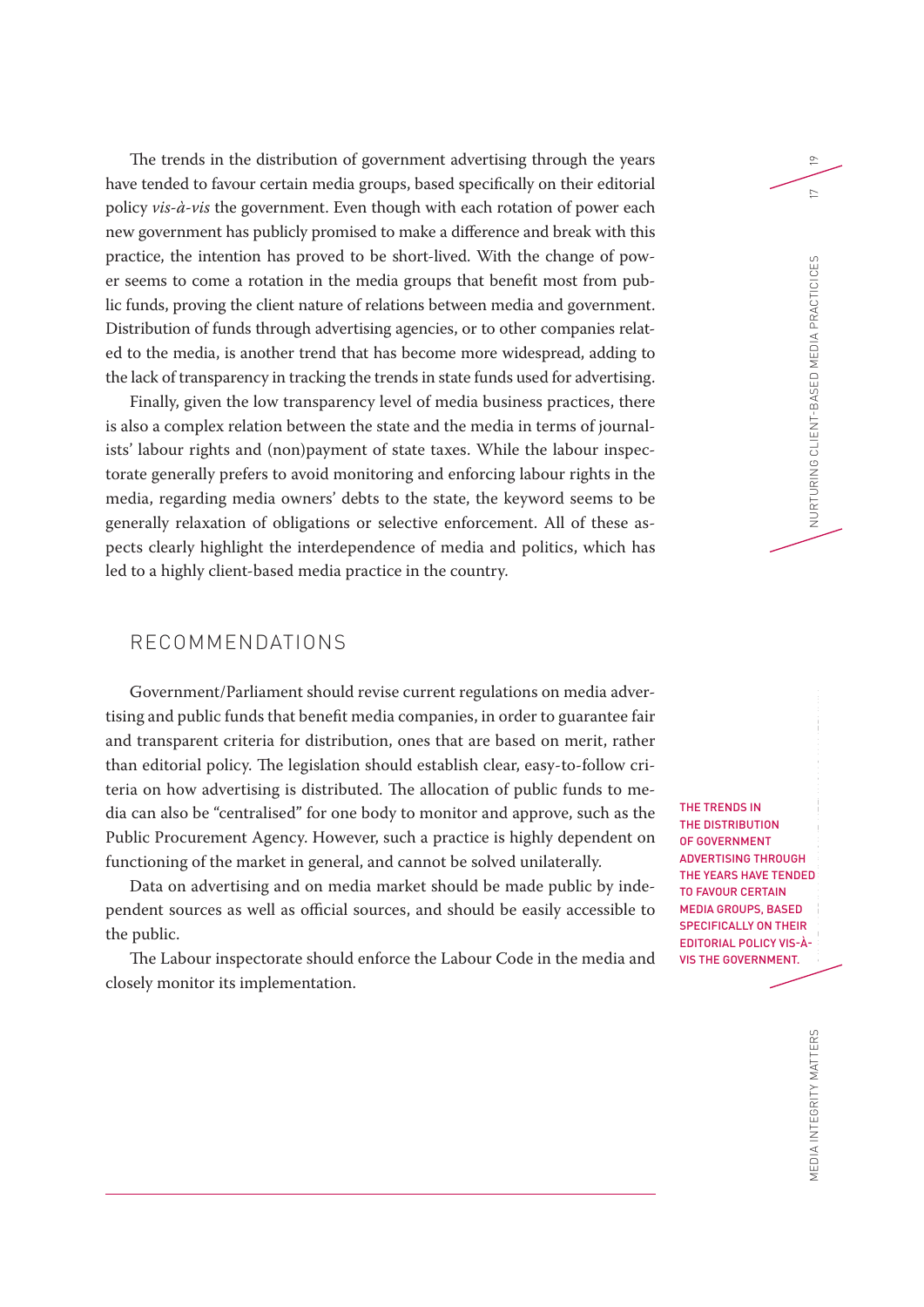#### BIBLIOGRAPHY

- Albanian Media Institute, *Media ownership, independence, and pluralism*, ISHM, Tirana, 2007, p.23.
- Albanian Media Institute, *State and private advertisement in Albanian media*, ISHM, Tirana, 2014.
- Bollino, C., "Unë, Doktori dhe frika nga historia," *Shqiptarja.com*, 25 November 2014. Available at: http://shqiptarja. com/analiza/2709/un--doktori-dhe-frika-nga-historia-254811.html. Accessed 5 October 2015.
- Doci, E., "Si ra Mapo ne prehrin e qeverise," *Rilindja Demokratike*, 2 December 2014. Available at: http://www.rilindjademokratike. com/index.php?option=com\_content&view=article&id=14254: si-ra-mapo-ne-prehrin-e-qeverise&catid=58:lajme-kyce. Accessed 10 October 2015.
- Gazeta Tema, "PD: Qeveria abuzio me tenderin e dekorit per viziten e Papes/ Kryeministria: Opozita eshte kthyer ne klub thashethemesh," 1 November 2014. Available at: http://www.gazetatema.net/ web/2014/11/01/vizita-e-papa-franceskut-pd-akuza-qeverise-per-tenderin-edekorit-te-qytetit394-milione-leke-meprokurim-te-drejtperdrejte/. Accessed 17 September 2015.
- Hasani, H., "Bunk'art, Bolino dhe detajet e (pa)njohura të një tenderi luksoz," *POL,*  24 November 2014. Available at: http:// www.pol-al.com/bunkart-bolino-dhedetajet-e-panjohura-te-nje-tenderi-luksoz/. Accessed 20 September 2015.
- Human Rights Watch, *Albania: The Cost of Speech: Violations of Media Freedom in Albania*, June 2002, Vol. 14, No.5, p.47. Available at: http://www.hrw.org/reports/2002/albania/albania0602.pdf. Accessed 3 October 2015.
- Hyka, D., "A jane portalet nje biznes i mire ne Shqiperi?" *Revista Monitor*, 9 August

2015. Available at: http://www.monitor. al/a-jane-portalet-nje-biznes-i-mire-neshqiperi/. Accessed 15 October 2015.

- IREX, "Albania", in *Media Sustainability Index*, 2014.
- Likmeta, B., "Big advertisers subvert Albanian media freedom," *Balkan Insight*, 20 December 2013. Available at: http://www.balkaninsight.com/ en/article/big-advertisers-subvert-albanian-media-freedom. Accessed 30 September 2015.
- Londo, I., "Albania," in *Media Integrity Matters*, Peace Institute, Ljubljana, 2014.
- Londo, I., "Albania", in *Television across Europe: Follow-up Reports 2008*, Open Society Institute, Budapest, New york, 2008.
- Londo, I., *Flash Report 6: Albania*, SEE Media Observatory, 13 February 2015. Available at: http://mediaobservatory.net/radar/flash-report-6-albania. Accessed 7 October 2015.
- Matlija, D., *Public procurement of advertisement and publicity campaigns in Albania, European practices*, Council of Europe, Tirana, 2014.
- Revista Monitor, "Tregu kaotik i agjencive publicitare," 4 June 2012. Available at: http://www.monitor.al/tregu-kaotik-i-agjencive-publicitare/. Accessed 10 October 2015.
- Shqiptarja.com, "PD: Veliaj favorizoi EAG, detyroi specialisten të firmoste tenderin," 20 December 2014. Available at: http://shqiptarja.com/politike/2732/ pd-veliaj-favorizoi-eag-detyroi--specialisten-te-firmoste-tenderin-261118.html. Accessed 3 October 2015.
- Union of Albanian Journalists, *Informal Labour Practices in Albanian Media,*  Tirana, 2012, p. 21.
- Union of Albanian Journalists, Statement, 3 May 2015.